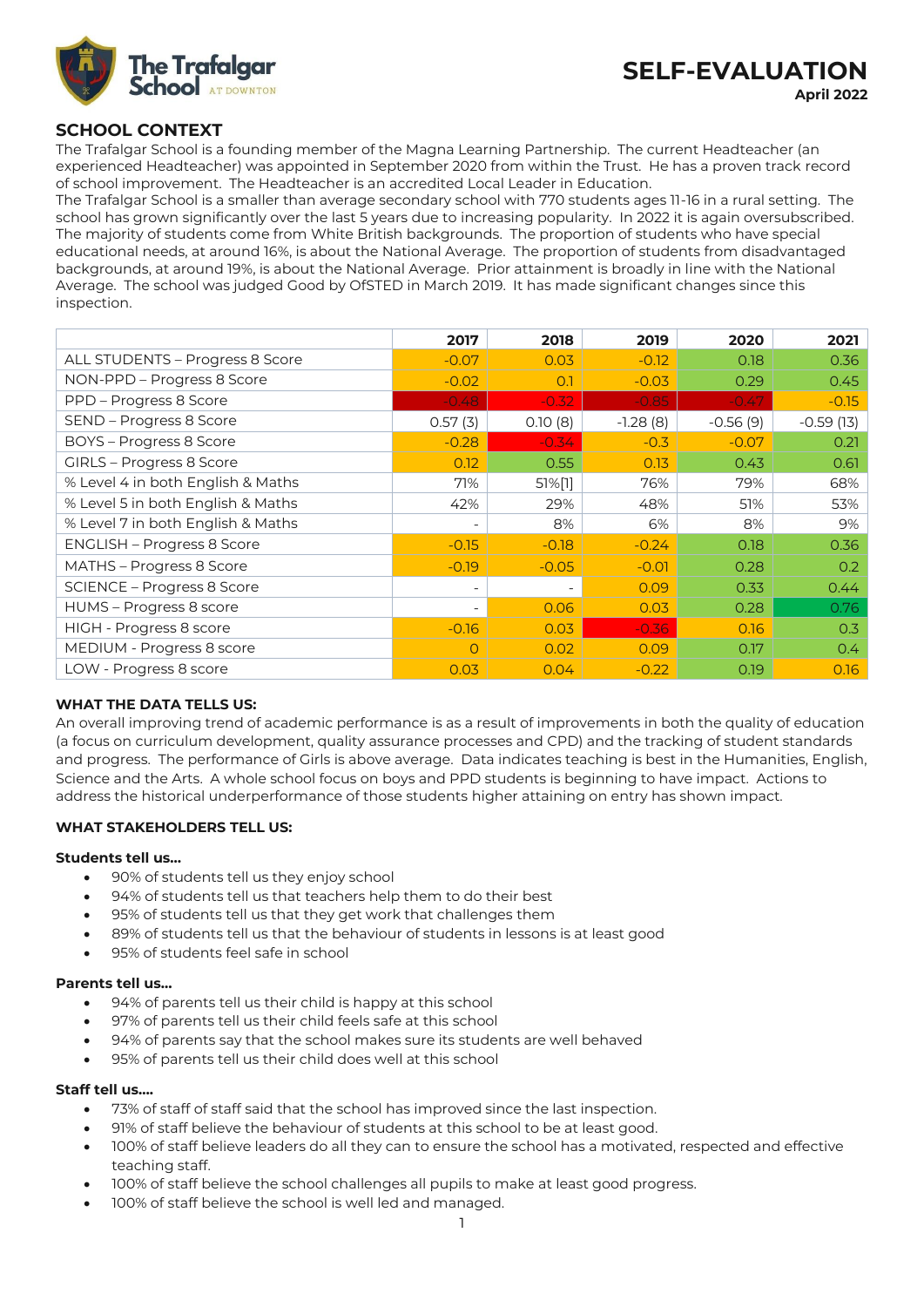### **NEXT STEPS**

### **RAPID IMPROVEMENT PRIORITIES (RIPs) 2021-22 – \*SUMMARY IMPACT TO DATE**

| 1. Unlock the potential of all disadvantaged students                                                                                   | A greater proportion of student's identified as PP are<br>achieving 'Good or better' attitudinal scores. In Year II<br>the Predicted Progress 8 score is below that of 'other'<br>students as an average, however a greater proportion<br>are making Good progress and attaining 'Good<br>Grades'. This continues to be a whole school priority. |
|-----------------------------------------------------------------------------------------------------------------------------------------|--------------------------------------------------------------------------------------------------------------------------------------------------------------------------------------------------------------------------------------------------------------------------------------------------------------------------------------------------|
| 2. Further embed the 'Exercise Book Standards' and a<br>culture where 'only the best is acceptable'<br>especially for <b>some</b> boys. | The standards seen in exercise books are high. A<br>greater proportion of boys are making good progress.<br>The attainment gap between boys and girls is<br>narrowing.                                                                                                                                                                           |
| 3. Teach with greater effect to make learning 'stickier'                                                                                | The use of Knowledge Organisers is better developed.<br>Teachers are using a range of approaches for making<br>learning stick; this has been observed through school<br>monitoring.                                                                                                                                                              |
| 4. Further develop and embed assessment systems                                                                                         | Assessment is mapped throughout the school.<br>Feedback on assessments and data is used with<br>increasing effectiveness to inform staff and students<br>about the next steps.                                                                                                                                                                   |
| 5. Deliver effective assessment and examination<br>preparation and intervention                                                         | Performance in mock examinations has been strong<br>on average. Events planned for Spring Term building<br>on pre-mock preparation.                                                                                                                                                                                                              |
| 6. Develop the co-curricular offer                                                                                                      | Much broader co-curricular offer in place and well<br>received. Participation tracked.                                                                                                                                                                                                                                                           |

## **HOW THE SCHOOL HAS ADDRESSED THE ACTIONS IDENTIFIED IN THE 2020 OFSTED**

### **How they have been addressed and the impact:**

| <b>Action Point</b>                                                                                                                                                                                                          | <b>Impact</b>                                                                                                                                                                                                                                                                                                                                                 |
|------------------------------------------------------------------------------------------------------------------------------------------------------------------------------------------------------------------------------|---------------------------------------------------------------------------------------------------------------------------------------------------------------------------------------------------------------------------------------------------------------------------------------------------------------------------------------------------------------|
| "Leaders' expectations of the curriculum are not high<br>enough, especially for the most able pupils. Some<br>subject curriculums are not challenging pupils and<br>helping them to develop deeper knowledge."               | Since the March 2020 OfSTED there has been a<br>complete curriculum review. There are mechanisms in<br>place for continued review. Knowledge is organised<br>coherently. Progression is mapped and assessment<br>informs the next steps. As a result all students<br>including those with higher attainment on entry make<br>better progress.                 |
| "In discussion with the Headteacher, we agreed that<br>more stringent accountability of leaders and teachers,<br>so that the teaching of the curriculum improves, may<br>usefully serve as a focus for the next inspection." | Since the March 2020 OfSTED there are now<br>embedded quality assurance processes in school for<br>assuring consistent teaching and assessment. CPD is<br>central to school development and quality control<br>processes are in place which feed the CPD<br>programme. As a result the quality of teaching and<br>learning is consistent across all subjects. |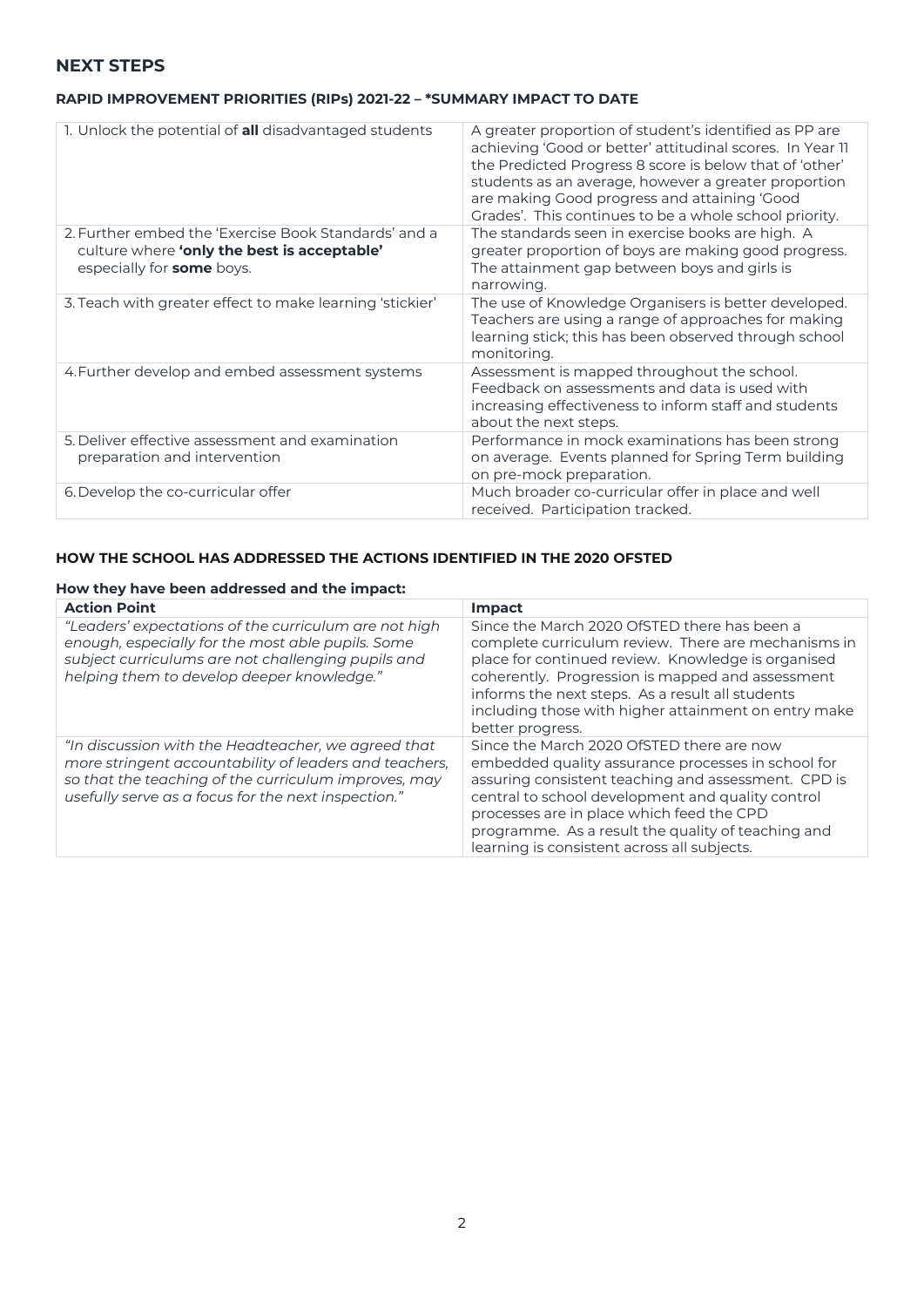# **SECTION 1: QUALITY OF EDUCATION**

**Summary: The quality of education as good** because students make progress and attain in line with the national average. Academic trends are continuing to improve. This is as a result of effective curriculum sequencing, consistent teaching, efficient and effective use of assessment and effective CPD.

| <b>EVALUATION</b>                                                                                                                                                                                                                                                                                                         | <b>IMPACT</b>                                                                                                                                                                                                                  |
|---------------------------------------------------------------------------------------------------------------------------------------------------------------------------------------------------------------------------------------------------------------------------------------------------------------------------|--------------------------------------------------------------------------------------------------------------------------------------------------------------------------------------------------------------------------------|
| The curriculum intent provides clarity of purpose, it has<br>high integrity and high ambition. The curriculum<br>intent is aligned to our vision for young people and our<br>strategic objectives and aims. It continues to be<br>reviewed and refined.                                                                   | Strategic developments, policy, quality assurance and<br>quality control and individual subject intents align to<br>the Academy's overall intent.                                                                              |
| The curriculum at both Key Stage 3 (Yrs 7-9) and Key<br>Stage 4 is both broad and balanced. It builds on Key<br>Stage 2 and provides the necessary building blocks for<br>further education. The curriculum exceeds the<br>expectations of the National Curriculum. There is no                                           | Students make Above Average progress across a range<br>of subjects. They progress onto a wide range of Post 16<br>courses at the appropriate level.                                                                            |
| narrowing in Yr9.<br>Knowledge Organisers (KO) are in place across all<br>subjects. They are used with increasing effectiveness<br>in lessons.                                                                                                                                                                            | Knowledge is organised coherently and KO are seen by<br>teachers and students as a valuable resource both<br>within lessons and for learning at home.                                                                          |
| Subject progression mapping (coverage, sequencing<br>and structure) is clearly defined and carefully<br>considered.                                                                                                                                                                                                       | Knowledge and skills build on what has gone before.<br>The curriculum is sufficiently challenging at all levels.<br>Students in each of the KS2 Bandings make average<br>progress or better.                                   |
| A whole Academy approach to literacy across the<br>curriculum is in place but has yet to demonstrate<br>impact in its own right. Reading is prioritised through<br>the Great Big Read and through approaches to literacy<br>development.                                                                                  | The impact of the whole Academy approach to literacy<br>is yet to be fully evaluated although progress and<br>attainment in English is on an improving trend. See<br><b>Academy Improvement Plan</b>                           |
| A lack of cultural diversity in the Academy may suggest<br>gaps in the knowledge and understanding of different<br>cultures and religions.                                                                                                                                                                                | Both the PSHCE and RS curriculum focus on<br>developing students understanding of both British<br>Values and cultural similarities and differences.<br>Students are able to explain how these values impact<br>on their lives. |
| All groups of students have equal access to the<br>curriculum. Effective differentiation allows all students<br>equality of opportunity. See SEND Strategy                                                                                                                                                                | No students are precluded from the curriculum. The<br>Academy is highly inclusive. Planned progression<br>enables 'The More Able' to be stretched in lessons.                                                                  |
| The Academy has developed its co-curricular offer for<br>2021-22. A commitment to (for all students) a shared<br>set of experiences, a broad offer and tracking<br>participation are features of this programme.                                                                                                          | Not yet known - Evaluate the impact of the co-<br>curriculum offer.                                                                                                                                                            |
| Homeworking is now embedded. The Homework<br>Policy is consistently applied.                                                                                                                                                                                                                                              | It is consistent across all subjects. Homework has<br>purpose and is meaningful without being overly<br>burdensome. Homework completion rates are high.                                                                        |
| Provision for Remote Learning was/is effective.                                                                                                                                                                                                                                                                           | Student engagement was high. Attendance of<br>disadvantaged groups was above the national average.                                                                                                                             |
| The 'Principles of' provides a framework for effective<br>practice, and as a result teaching is consistent across<br>the Academy. The introduction of the 'Principles of'<br>approach, the Trafalgar 10 (ideas to improve own<br>practice), the T&L Website, T&L Briefings and videos are<br>beginning to have an impact. | Developments in pedagogy and a focus on CPD have<br>improved both the consistency and quality of teaching<br>and learning.                                                                                                     |
| Exercise book standards and expectations are clear<br>and explicit. Exercise book standards are good.                                                                                                                                                                                                                     | Exercise books are a record of students learning. Work<br>(as seen in exercise books through work scrutiny) is of<br>good quality.                                                                                             |
| All assessment is formative and planned strategically.                                                                                                                                                                                                                                                                    | Regular low stakes testing is a feature of lessons.<br>Assessment is consistent between groups of students.<br>Assessment is mapped across the curriculum. Time for<br>moderation is planned.                                  |
| 'Making Learning Stick' - Teachers apply a range of<br>approaches in embedding learning. - TS CPD<br>Evaluation - See Trafalgar 10. This is a current T&L<br>development area.                                                                                                                                            | Self-assessment from staff and observed through the<br>monitoring of teaching a range of approaches being<br>utilised by classroom teaching. Spaced retrieval is not<br>yet fully embedded. See Academy Improvement Plan       |
| There is a clear rationale for the four collection points.                                                                                                                                                                                                                                                                | Parents tell us they are kept well informed about their<br>child's progress. Each data capture point results in a<br>sequence of planned actions - intervention and                                                            |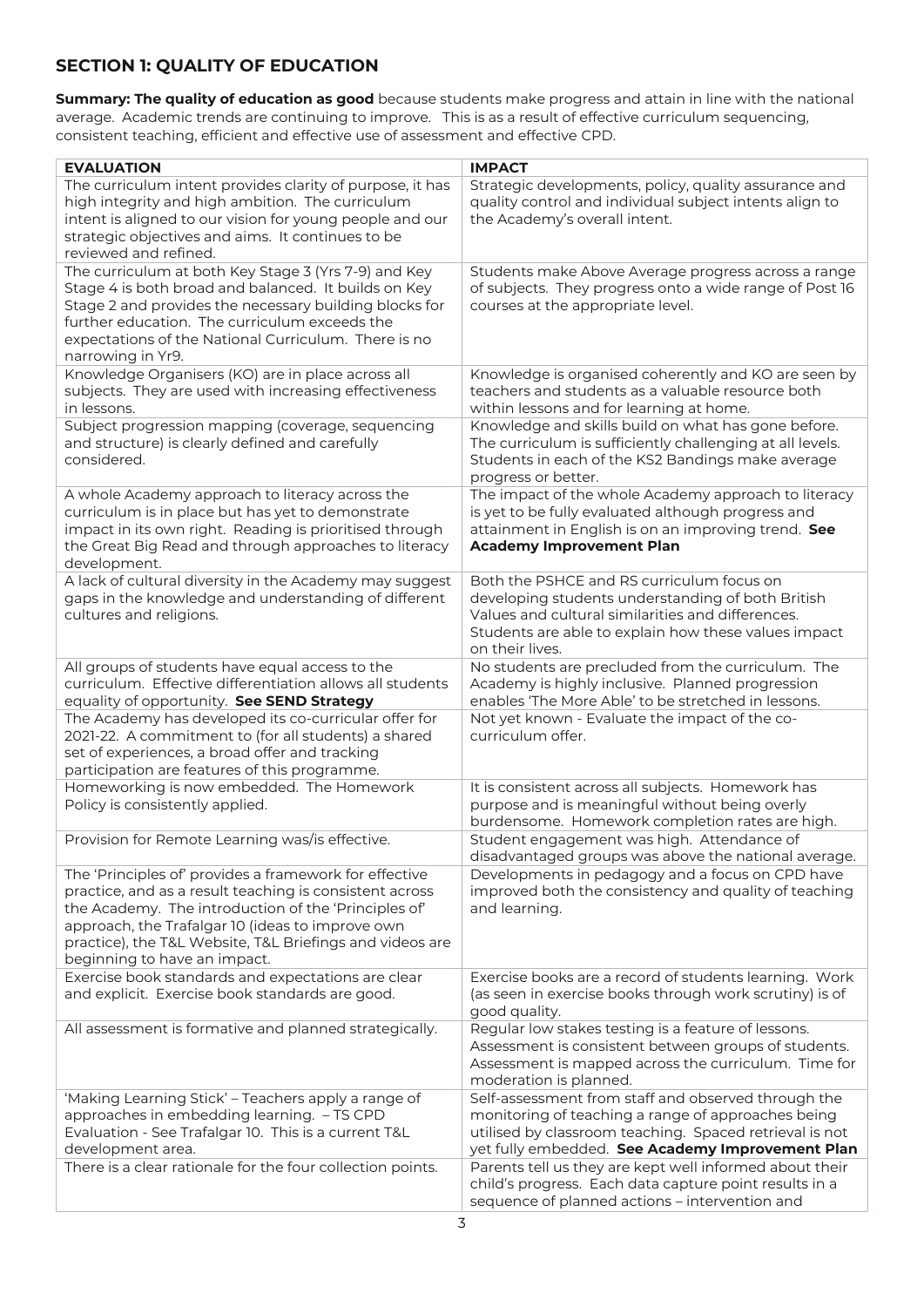|                                                                                                           | recognition and as result students make progress<br>between data collection points.                                                              |
|-----------------------------------------------------------------------------------------------------------|--------------------------------------------------------------------------------------------------------------------------------------------------|
| Systems for marking and feedback (STARC Marking -<br>See Policy) are meaningful, effective and efficient. | Feedback is clear and direct across all subjects.                                                                                                |
| See Pupil Premium and Disadvantaged Strategy                                                              | See Pupil Premium and Disadvantaged Strategy                                                                                                     |
| See SEND Strategy - Students with SEND are prepared<br>well for the next phase of their education.        | The progress of SEND students is broadly in line with<br>the national average. The attainment of SEND<br>students is above the national average. |

# **SECTION 2: BEHAVIOUR & ATTITUDES**

**Summary: Behaviour and attitudes to be at least good** because students attend well. Low level, disruption is the exception. Student's attitudes to learning are positive. This is as a result of effective safeguarding, high expectations of students, clearly defined rules, a behaviour policy that is consistently applied, effective tracking of students' attitudes to learning and behaviour and good communication between the school and home.

| <b>EVALUATION</b>                                                                                                                                                         | <b>IMPACT</b>                                                                                                                                                            |
|---------------------------------------------------------------------------------------------------------------------------------------------------------------------------|--------------------------------------------------------------------------------------------------------------------------------------------------------------------------|
| The behaviour of students both in lessons and in social<br>times reflects the high expectations of the Academy. A<br>'warm strict' approach is a feature of the Academy's | A calm 'quiet and purposeful', positive and harmonious<br>learning environment pervades. Lessons flow without<br>interruption. Students tell us the behaviour in lessons |
| approach to behaviour. Systems for monitoring                                                                                                                             | is good and students are treated fairly - Student Survey.                                                                                                                |
| behaviour are robust (ClassCharts).                                                                                                                                       | Students understand their collective responsibility for                                                                                                                  |
|                                                                                                                                                                           | maintaining high standards of behaviour in the                                                                                                                           |
|                                                                                                                                                                           | Academy.                                                                                                                                                                 |
| The 'Principles of Behaviour' act as a framework for                                                                                                                      | Students respond quickly and positively to instructions                                                                                                                  |
| consistency in teaching. The management of                                                                                                                                | by staff. Behaviour data and tracking enables a timely                                                                                                                   |
| behaviour is effective. Expectations are explicit. The                                                                                                                    | and effective response when behaviour is not in                                                                                                                          |
| behaviour policy is applied with consistency. Incidents                                                                                                                   | keeping with Academy expectations. Parents are                                                                                                                           |
| of low-level disruption in lessons are infrequent.                                                                                                                        | involved in their child's behaviour and receive timely                                                                                                                   |
|                                                                                                                                                                           | information.                                                                                                                                                             |
| The Academy is a values led organisation. The                                                                                                                             | The values permeate through the organisation. By way                                                                                                                     |
| Academy promotes these values and provides                                                                                                                                | of example Trafalgar students and their families                                                                                                                         |
| opportunities for these values to be explored and 'lived                                                                                                                  | regularly lead charity events and advocate for those                                                                                                                     |
| out'. See Personal Development.                                                                                                                                           | groups in greatest need. (Ukraine Appeal 2022)                                                                                                                           |
| Actions to safeguard young people are effective. These                                                                                                                    | Students are safe and feel safe. See stakeholder                                                                                                                         |
| actions include: Preventative approaches, referral                                                                                                                        | surveys.                                                                                                                                                                 |
| processes including self-referral and audits.                                                                                                                             |                                                                                                                                                                          |
| Systems for tracking behaviour for learning and the                                                                                                                       | An increasing trend of improving Academic Standards.                                                                                                                     |
| Academy's response to this information are fully in                                                                                                                       | They are consistent across all subjects. As an average                                                                                                                   |
| place. Academic Standards (Expectations) are explicit                                                                                                                     | the Academic Standards of Boys and Pupil Premium                                                                                                                         |
| and clearly communicated.                                                                                                                                                 | are slightly below.                                                                                                                                                      |
| Relationships within the Academy are extremely                                                                                                                            | Students are respectful and courteous. They conduct                                                                                                                      |
| positive. Mutual respect is a value and a strength.                                                                                                                       | themselves well at social times. They act to support a                                                                                                                   |
|                                                                                                                                                                           | harmonious Academy ethos.                                                                                                                                                |
| A positive Academy culture and pro-active response to                                                                                                                     | Incidents of bullying are low. Where bullying does<br>occur it is dealt with swiftly. See Bullying Log. See                                                              |
| bullying. Students are involved in the anti-bullying<br>message. By way of example the students have                                                                      | feedback from Student Survey.                                                                                                                                            |
| authored the Academy's Anti-Bullying Charter and a                                                                                                                        |                                                                                                                                                                          |
| group of students act as Anti-Bullying Ambassadors.                                                                                                                       |                                                                                                                                                                          |
| The Academy has a highly inclusive ethos and                                                                                                                              | Incidents of racism and prejudicial behaviour are                                                                                                                        |
| curriculum. All students have equal access to all                                                                                                                         | extremely rare. Students feel included and equal.                                                                                                                        |
| aspects of Academy life. The Academy values underpin                                                                                                                      |                                                                                                                                                                          |
| the Academy's personal development curriculum.                                                                                                                            |                                                                                                                                                                          |
| Actions to improve attendance are beginning to show                                                                                                                       | Whole Academy attendance is below the national                                                                                                                           |
| impact. The Academy forensically monitors                                                                                                                                 | average but is on an improving trajectory. PA is above                                                                                                                   |
| attendance. Staff are 'dogged' in their determination                                                                                                                     | the national average. The attendance of a small group                                                                                                                    |
| to challenge absence. There is a joined up approach.                                                                                                                      | of students (#) impacts significantly on the whole                                                                                                                       |
|                                                                                                                                                                           | Academy average.                                                                                                                                                         |
| Systems for ensuring punctuality are effective.                                                                                                                           | Students are punctual to school and to lessons.                                                                                                                          |
| Where exclusions (both internal and external) are                                                                                                                         | Rates of exclusion are below the national average.                                                                                                                       |
| appropriate, students are provided with the necessary                                                                                                                     | Rates of exclusion for vulnerable groups are low.                                                                                                                        |
| support in 'getting it right'. Parents and outside                                                                                                                        | Exclusions are higher for the disadvantaged students.                                                                                                                    |
| agencies work well with the Academy - there is a                                                                                                                          | See Academy Improvement Plan. The Academy                                                                                                                                |
| 'joined up' approach. The reintegration process                                                                                                                           | makes few referrals to Fair Access (IYFA). The Academy                                                                                                                   |
| reduces recidivism. Systems for tracking all exclusion                                                                                                                    | does not Permanently Exclude.                                                                                                                                            |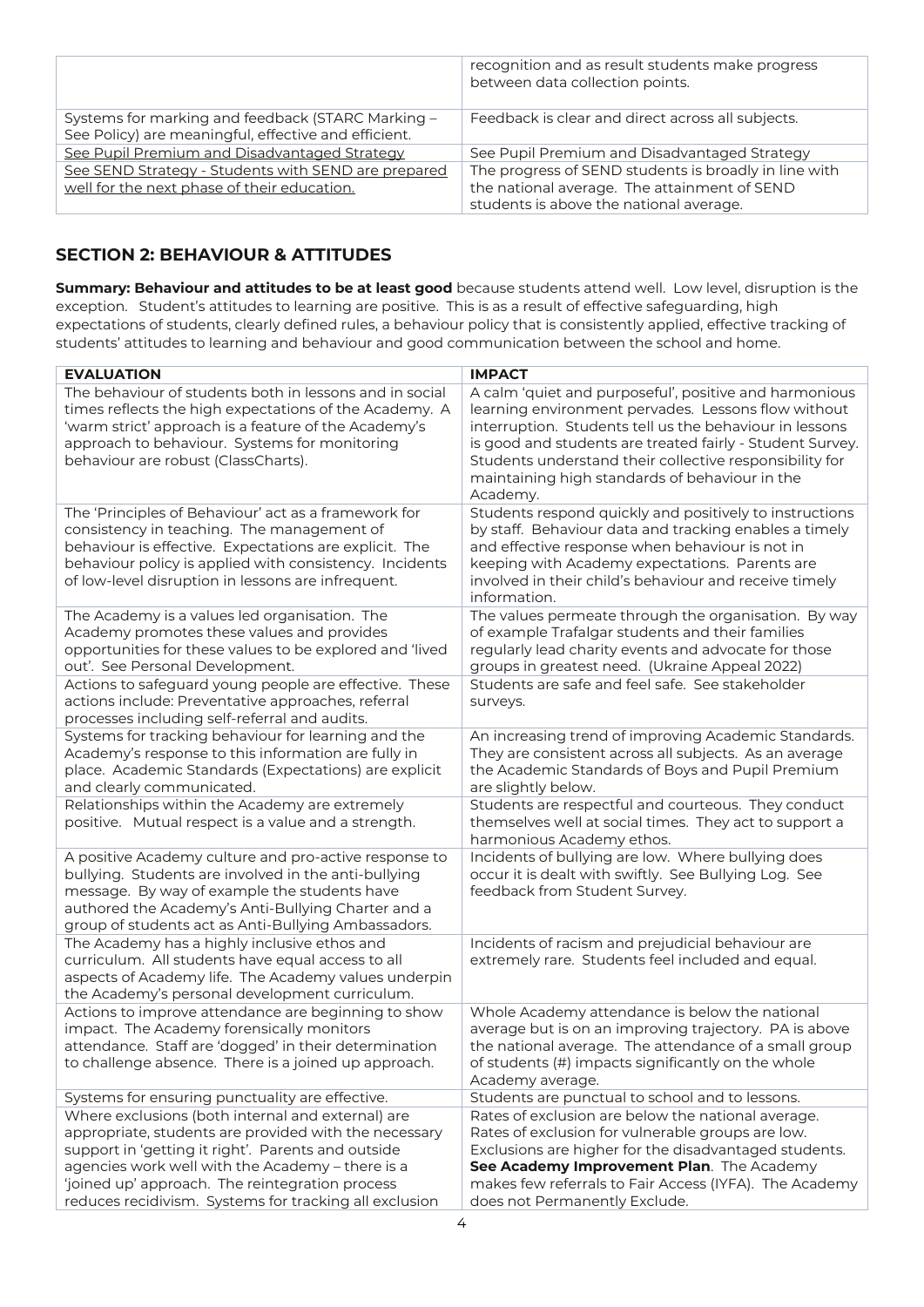## **SECTION 3: PERSONAL DEVELOPMENT**

**Summary: Personal development to be good** because students take responsibility for their learning in school and at home. They are reflective. They contribute to the harmonious school environment. They are active citizens in the school and contribute positively to society. This is because personal development is mapped and delivered coherently and progressively. There are opportunities for all students to get involved in school life and grow holistically as a result.

| <b>EVALUATION</b>                                                                                                                                                                                                                                                                                                             | <b>IMPACT</b>                                                                                                                                                                                                                                                                                                                                                                                                                     |
|-------------------------------------------------------------------------------------------------------------------------------------------------------------------------------------------------------------------------------------------------------------------------------------------------------------------------------|-----------------------------------------------------------------------------------------------------------------------------------------------------------------------------------------------------------------------------------------------------------------------------------------------------------------------------------------------------------------------------------------------------------------------------------|
| The Academy's purpose, vision and values places<br>significant emphasis on developing well-rounded and<br>active citizens.                                                                                                                                                                                                    | Students act as courageous advocates. By way of<br>example over 100 students act as student leaders<br>working across the Academy. Service to others and the<br>community is a high priority.                                                                                                                                                                                                                                     |
| Theme for the Week, The Big Questions and<br>Assemblies are good opportunities for students to<br>reflect.                                                                                                                                                                                                                    | Students respond positively to opportunities to reflect.<br>They have a good understanding of what it means to<br>'be Trafalgar' and be a good citizen. Whilst the Tutor<br>Booklet is private, evidence seen indicates highly<br>personal reflection.                                                                                                                                                                            |
| The Academy provides high quality pastoral care and<br>support. Student wellbeing is fully considered and a<br>high priority. The Strategic Wellbeing Plan, written by<br>students and staff, clearly communicates the<br>Academy's intentions. The Academy's Wellbeing<br>Ambassadors act as student champions.              | Stakeholder survey data indicates that students know<br>where to access support and appreciate what is there<br>for them from a pastoral point of view. They are able to<br>identify and request further help and support when<br>required.                                                                                                                                                                                       |
| The teaching of British Values is explicit through the<br>PSHCE curriculum and mapped across the curriculum.<br>See Curriculum - Principles and Practice.                                                                                                                                                                     | Students develop and demonstrate skills and attitudes<br>that will allow them to participate fully in, and<br>contribute positively to, life in modern Britain. By way<br>of example, exploring discrimination and the rights<br>and responsibilities in the community through the<br>taught citizenship curriculum enables students to<br>learn 'the difference between right and wrong' and 'the<br>consequences of behaviour'. |
| Subject teaching within the individual Arts subjects is a<br>strength. Further collaboration between the Arts is<br>needed.                                                                                                                                                                                                   | Students make good academic progress in Arts based<br>subjects. Students are prepared and willing to take<br>part in a wide range of artistic, musical, sporting and<br>cultural opportunities. By way of example, the House<br>Music competition is a significant annual Academy<br>event.                                                                                                                                       |
| The Academy ethos and values are built on a set of<br>'social norms' understood by all. They are evident in<br>our vision, in the values and across all facets of the<br>curriculum.                                                                                                                                          | Student's acceptance and engagement with the<br>fundamental British values of the rule of law, individual<br>liberty, mutual respect and tolerance of others enables<br>them to develop and demonstrate skills and attitudes<br>that will allow them to participate fully in and<br>contribute positively to life.                                                                                                                |
| The teaching of spiritual education through Religious<br>Studies in Key Stage 3 is strong. Both progress and<br>attainment in GCSE Religious Studies are above<br>average. Increasing numbers of students are opting to<br>study GCSE RS year on year as a result of quality first<br>teaching.                               | Students are able to recognise religion as an important<br>expression of human experience. Students learn about<br>(and from) the beliefs, values, practices and traditions<br>of Christianity and the world religions selected for<br>study. Students also learn about other traditions and<br>viewpoints independent of religious belief.                                                                                       |
| Students have a clear understanding of e-Safety rules<br>and expectations, to be able to protect themselves and<br>stay safe online. (Taught within the Computing and<br>PSHCE curriculum). The Academy has well established<br>mechanisms in place to identify, intervene in and<br>escalate any incident where appropriate. | Students are aware of the importance of e-safety. By<br>way of example they understand the impact of online<br>bullying and know how to seek help if these issues<br>affect them. Students embrace the Academy's use of<br>Yondr.                                                                                                                                                                                                 |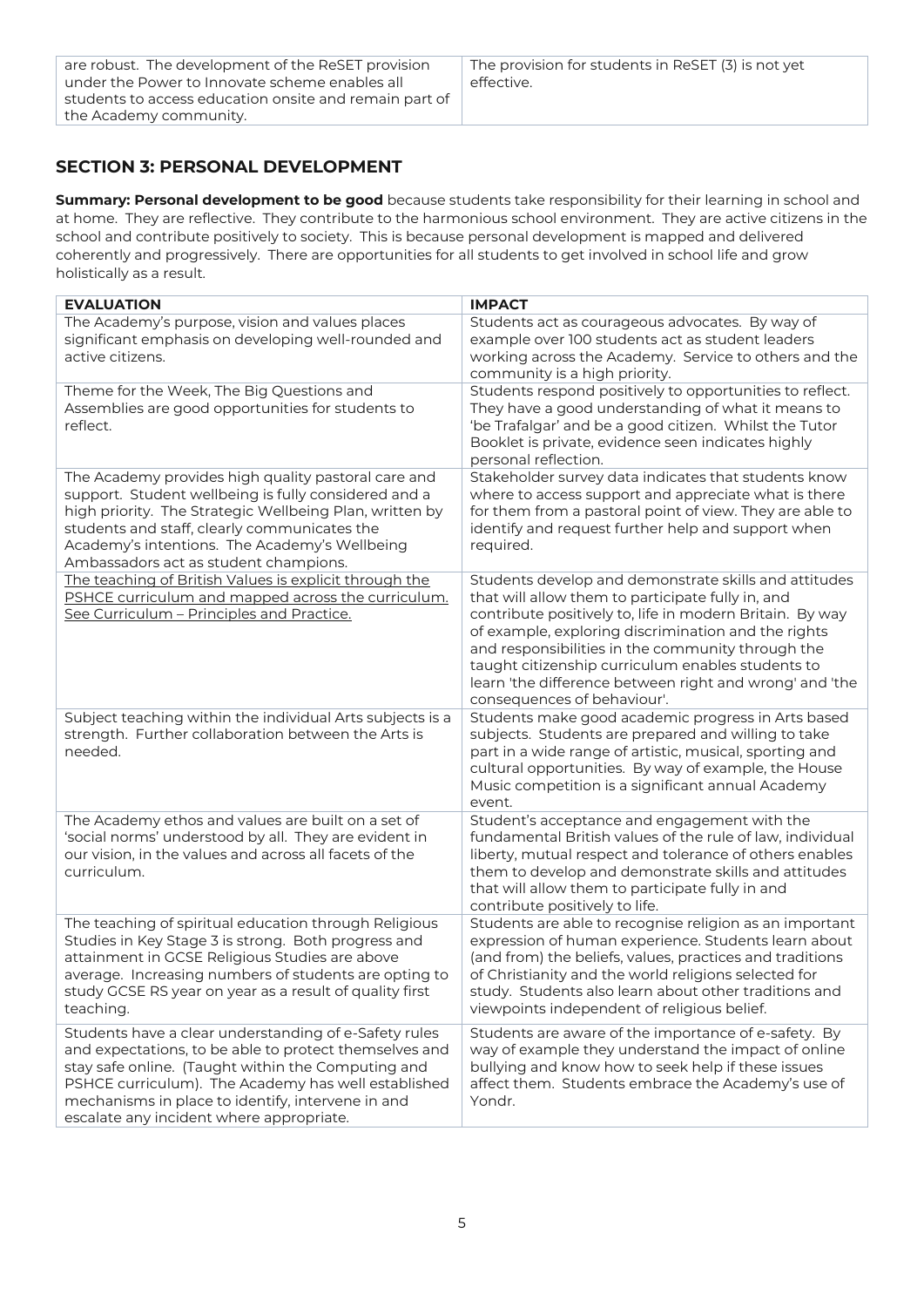| Risk education prepares students for an uncertain<br>world.                                                                                                                                                                                                                   | The concept of risk underpins all aspects of the<br>curriculum - notably Dt, Ct, Sc and PSHCE. Safety<br>education prepares students for specific situations.<br>Risk education prepares them for unanticipated or<br>unknown situations, where they may have had no<br>specific instruction or learning opportunity. |
|-------------------------------------------------------------------------------------------------------------------------------------------------------------------------------------------------------------------------------------------------------------------------------|-----------------------------------------------------------------------------------------------------------------------------------------------------------------------------------------------------------------------------------------------------------------------------------------------------------------------|
| Relationships and sex education exceeds statutory<br>compliance. The teaching of RSE is explicit in RE and<br>PSHCE.                                                                                                                                                          | Students are prepared well for adult life. They have a<br>good understanding of the different types of<br>relationships, sexually transmitted infections (STI's)<br>including HIV and AIDS as well as understanding the<br>importance of practicing safer sex and the pressures<br>that young people face.            |
| The teaching of 'healthy lifestyles' is explicit in PE and<br>in Food Technology.                                                                                                                                                                                             | Students understand the importance of a healthy<br>lifestyle (assessed in the curriculum). Participation in<br>physical activity is high especially for vulnerable<br>groups.                                                                                                                                         |
| A planned programme of CEIAG has been developed<br>but has not yet completed a full cycle.                                                                                                                                                                                    | Evaluation guides further development of CEIAG.<br>Destinations data & student survey shows that<br>students have the information they need to make<br>informed and aspirational decisions leading to 0%<br>NEET.                                                                                                     |
| Systems for tracking destinations are both formative<br>and summative.                                                                                                                                                                                                        | Students are prepared well for their next stage of their<br>education. Rates of retention are above the national<br>average. Few students fall NEET.                                                                                                                                                                  |
| Students act as leaders and contribute to Academy<br>development and the ethos.                                                                                                                                                                                               | By way of example, students have been responsible for<br>creating the Wellbeing Plan, The Eco-Charter and Eco-<br>Code and the Anti-Bullying Charter. They support as<br>Wellbeing Ambassadors.                                                                                                                       |
| There is a planned programme of prevention in place<br>in the Academy within PSHCE and within the co-<br>curriculum. Students at risk are identified early and<br>help is given.<br>A Safeguarding Audit is completed annually.<br>Safeguarding at this Academy is effective. | Incidents that put students at risk to themselves and<br>others are low. Students report that they feel safe in<br>Academy. Students see it as their role in reporting any<br>concerns they have.<br>See Safeguarding Audit                                                                                           |

## **SECTION 4: LEADERSHIP & MANAGEMENT**

**Summary: Leadership and management to be at least good** because the Headteacher, working with the Academy's Governance Committee, provides a clear vision and promising direction. Employees are empowered with a focus on quality. Self-evaluation is accurate. There is a trajectory of further improvement; there is a plan in place for further improvement with clearly defined goals; and there is capacity at both senior and middle leader level to expedite that plan.

| <b>EVALUATION</b>                                                                                                                                                                                                                                                                                        | <b>IMPACT</b>                                                                                                                                                                                                                                                                                                            |  |  |
|----------------------------------------------------------------------------------------------------------------------------------------------------------------------------------------------------------------------------------------------------------------------------------------------------------|--------------------------------------------------------------------------------------------------------------------------------------------------------------------------------------------------------------------------------------------------------------------------------------------------------------------------|--|--|
| The Academy's ambitious vision and expectations of all<br>are clearly communicated. There is coherence<br>between its aims and how it is enacted day-to-day.<br>Leaders demonstrate a relentless determination to<br>ensure the needs of individuals are at the heart of the<br>decision making process. | The direction of travel in the Academy is clear.<br>Leadership is evident in all aspects of Academy life.<br>Leaders give clear messages and ensure there is a<br>consistent purpose throughout. Individual students'<br>targets are ambitious. Stakeholders expect a lot from<br>everyone. A no excuses culture exists. |  |  |
| Self-evaluation is on-going, it is both thorough and<br>accurate. The Academy uses Academy improvement<br>partners to great effect – not least in validating its own<br>self-evaluation.                                                                                                                 | The actions needed in improving the quality of<br>provision are in place. They are prioritised and impact<br>driven. See Strategic Development Plan.                                                                                                                                                                     |  |  |
| The Academy engages well with stakeholders and is<br>outward looking. By way of example the Academy is<br>developing its links with local business through<br>partnership working.                                                                                                                       | Collaboration between the Academy and stakeholders<br>within the MAT and other MATs is a conduit in sharing<br>best practice and close scrutiny.                                                                                                                                                                         |  |  |
| CPD is at the heart of Academy improvement. There is<br>an emphasis on improving professional practice. The<br>Academy's mechanisms for improving teaching quality<br>are effective and involve teachers at all levels. There is<br>a plan for developing all staff.                                     | Staff reflect on their practice through appraisal and<br>through self-assessment tools and as a result are on a<br>continuum of improvement. This information informs<br>the Staff Training Plan.                                                                                                                        |  |  |
| The planned programme for Newly Qualified Teachers<br>(NQTs) and those in training is effective.                                                                                                                                                                                                         | NQTs and those new to the Academy quickly align to<br>the systems and the expectations. Feedback through<br>the NQT and ITT programme is extremely positive.                                                                                                                                                             |  |  |